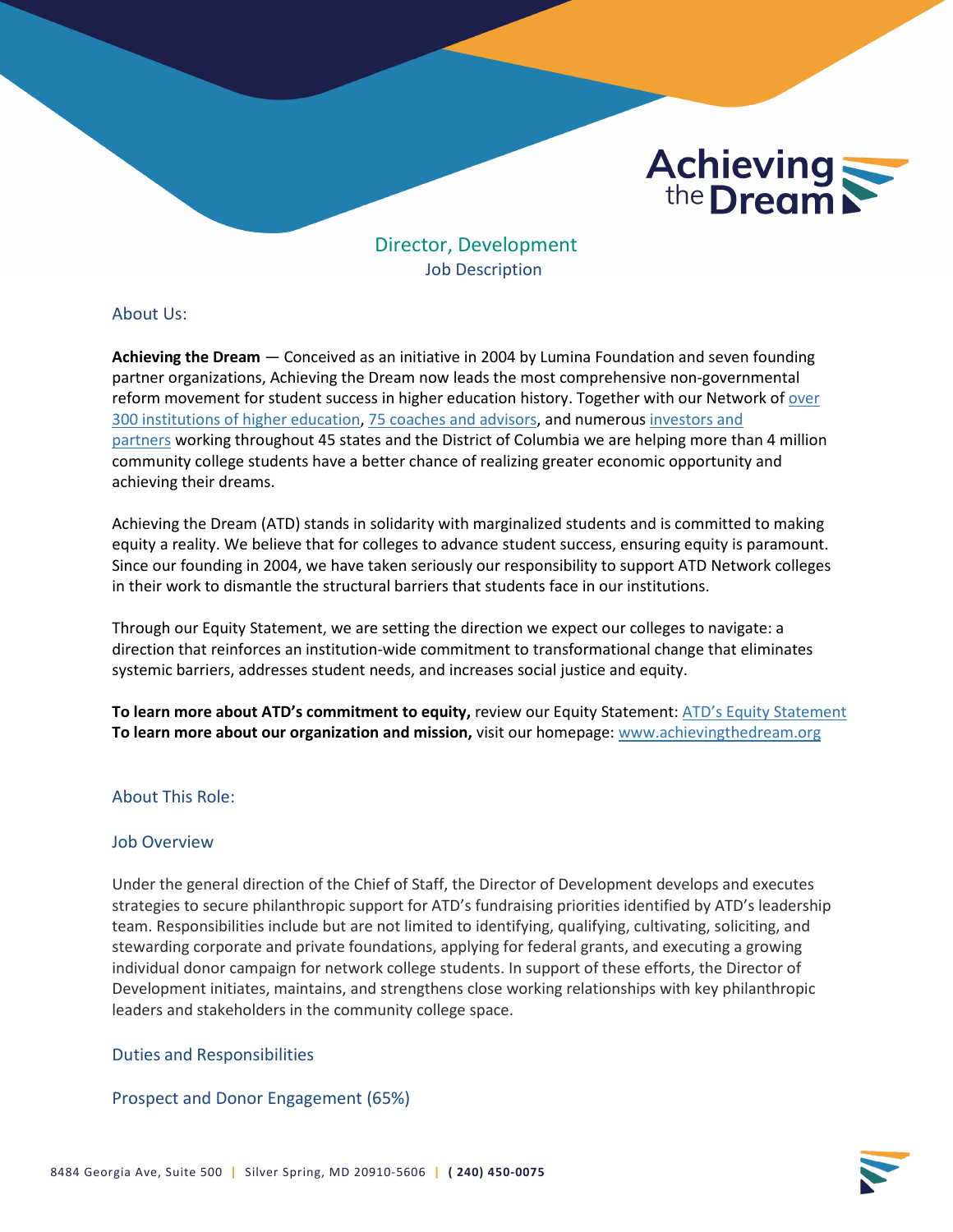- Responsible for developing a prospect and donor cultivation strategy that aligns with ATD's strategic goals and priorities.
- **Build and sustain relationships with private foundations and explores the diversification of other** funding opportunities including donor advised funds.
- Work collaboratively with the Associate Director, Development to expand the corporate sponsorship program.
- **EXECUTE:** Regularly review and present top prospects to executive team members and staff as appropriate.
- **Monitor fundraising results and consistently report progress to the Chief of Staff, Board of Directors;** participates in Board Meetings and Committees, as requested.

# Development Administration (35%)

- Effectively utilize Salesforce and organizational software to enter and maintain prospect/donor contact reports and relevant data in a timely fashion.
- Collaborate internally with program staff to develop grant budgets and proposal submissions.
- **Work closely with program leads and grants accounting to monitor grant deliverables and** submission of timely grant reports.
- Lead quantitative and qualitative evaluation of fundraising outcomes, resulting in informed, datadriven insights.
- **Participate in staff meetings including prospect review and strategy sessions, and attend** conferences, seminars, and other development training as feasible and appropriate.
- **Perform other duties as assigned.**
- Works with the Marketing & Communications team on development-focused communication strategies that integrate greater awareness of ATD's impact and high-level strategic fundraising opportunities.

# Skills/Qualifications/Experience

- Bachelor's degree and minimum of 7 years of progressively responsible experience in fundraising. Specific experience with foundations, federal and higher education grants. CFRE certification a plus.
- **Proven record cultivating and sustaining relationships with a wide variety of stakeholders including** current and potential donors, foundations and government sources, businesses, and community partners.
- Knowledge of development best practices, trends in media and development, fundraising tools, and technology (including donor databases, e-mail, and online campaigns), and donor research.
- **Solid, proven grant management skills including grant/proposal submission and reporting.**
- Strong organizational abilities including collaborating, planning, delegating, program development and task facilitation.
- Strong written and oral communication skills and appropriate self-confidence to effectively communicate ATD's vision at all levels and across organizational lines in a manner inspiring to donor and foundation prospects.
- Ability to navigate the ATD and make the appropriate match for donor interests.
- Ability to engage and support leadership with their fundraising and advocacy.
- Skillful in networking and opening doors as well as developing donor-centric cultivation and solicitation strategies.
- Ability to responsibly manage sensitive and confidential information with discretion.
- Skillful in successfully managing multiple projects on tight deadlines and under pressure in a dynamic and open environment.

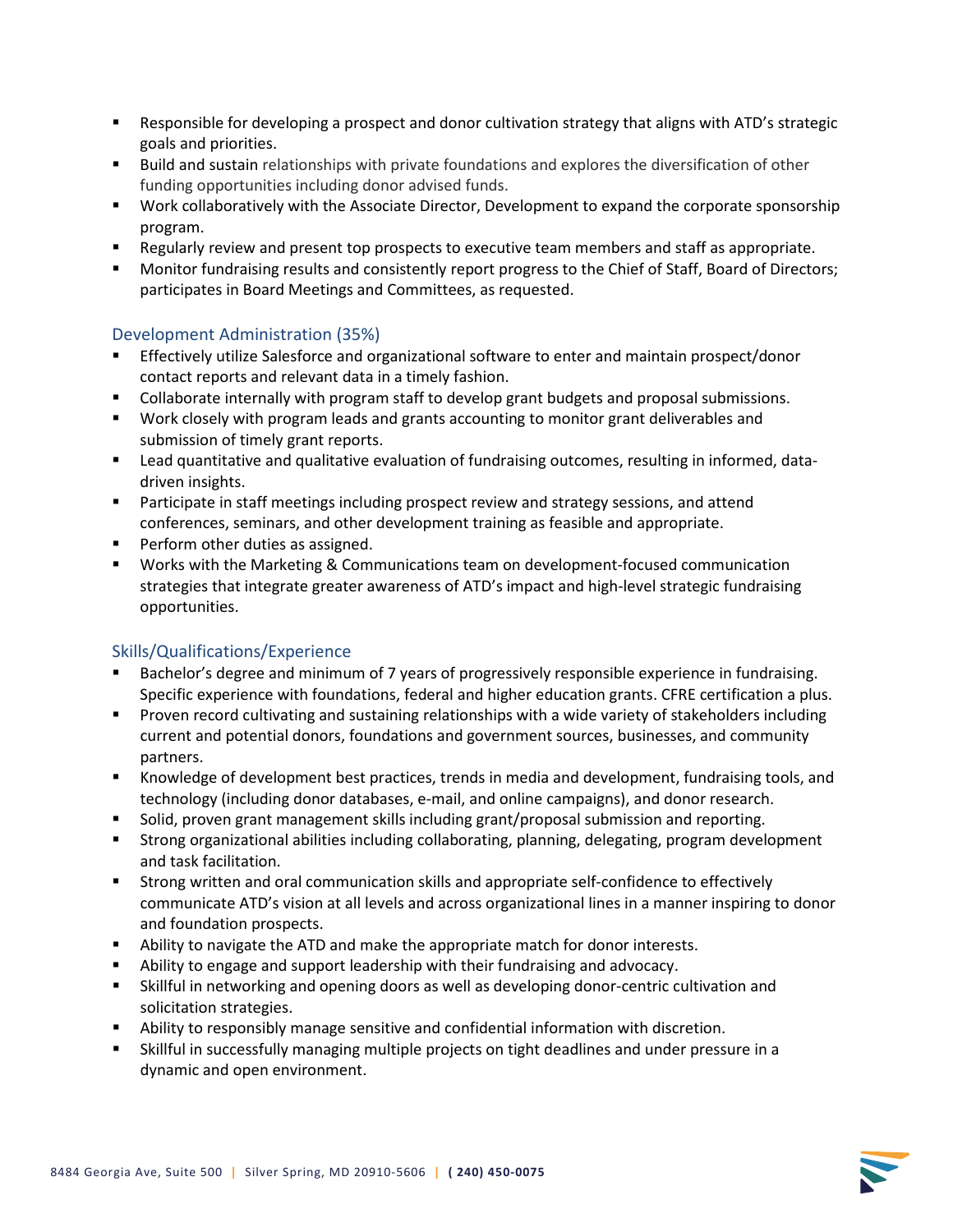**Proficient in Microsoft Office Suite and ability to utilize fundraising database programs and learn** new tech platforms for project management.

## Core Competencies

**Collaboration:** Demonstrates respect, humility, and willingness to collaborate when seeking to understand others and making decisions.

**Disciplined Execution:** Hasthe ability to break down big picture work goalsinto management tasks;has the foresight to anticipate potential roadblocks to ensure timely completion of tasks and projects. **Effective Communication:** Ability to actively listen and thoughtfully question to create greater understanding and to offer insights that advance problem-solving.

**Learning Orientation:** Embraces challenges, new ideas and different perspectives as an opportunity to learn; continually seeks out and applies new learning to activate change or improvements.

**Systems Thinking:** Defines the system and one's role in the system. Sees relationships and the dynamic elements of the holistic system and executes work accordingly. Influences the system and maps connections to ATD's external landscape.

**Change Agent:** Serves as an agent of change at a personal, team, and organizational level to pursue outcomes for students. Adapts as the environment changes, while managing associated

risks. Motivates staff, team, organization, and partners to activate the change needed to advancedefined priorities.

**Culturally Competent:** Models appreciate inquiry to gain understanding and awareness of others' cultural identity and practices. Creates safe and constructive forums forsharing diverse perspectivesand opinions.

**Emotional Intelligence**: Demonstrates self-awareness and self-regulation and recognizes impact of personal behavior on others.

#### Position Details

| Position Type:        | Full Time, Exempt    |
|-----------------------|----------------------|
| Grade Level:          |                      |
| Target Range:         | $$95,000 - $104,000$ |
| Reports To:           | Chief of Staff       |
| <b>Work Location:</b> | Remote               |
| Travel Required:      | Minimal              |

#### What We Offer:

**We continually strive to be a committed, diverse, values-based organization. We also offer a robust portfolio of benefits, including:**

- Health, dental and vision insurance coverage
- 401K Retirement plan
- Optional pre-tax spending account for qualified medical FSA, dependent care FSA and commuter expenses
- Premiums paid by ATD for short-term disability insurance, long-term disability insurance, life and AD&D insurance with options to elect and pay for additional coverage for spouse and children.